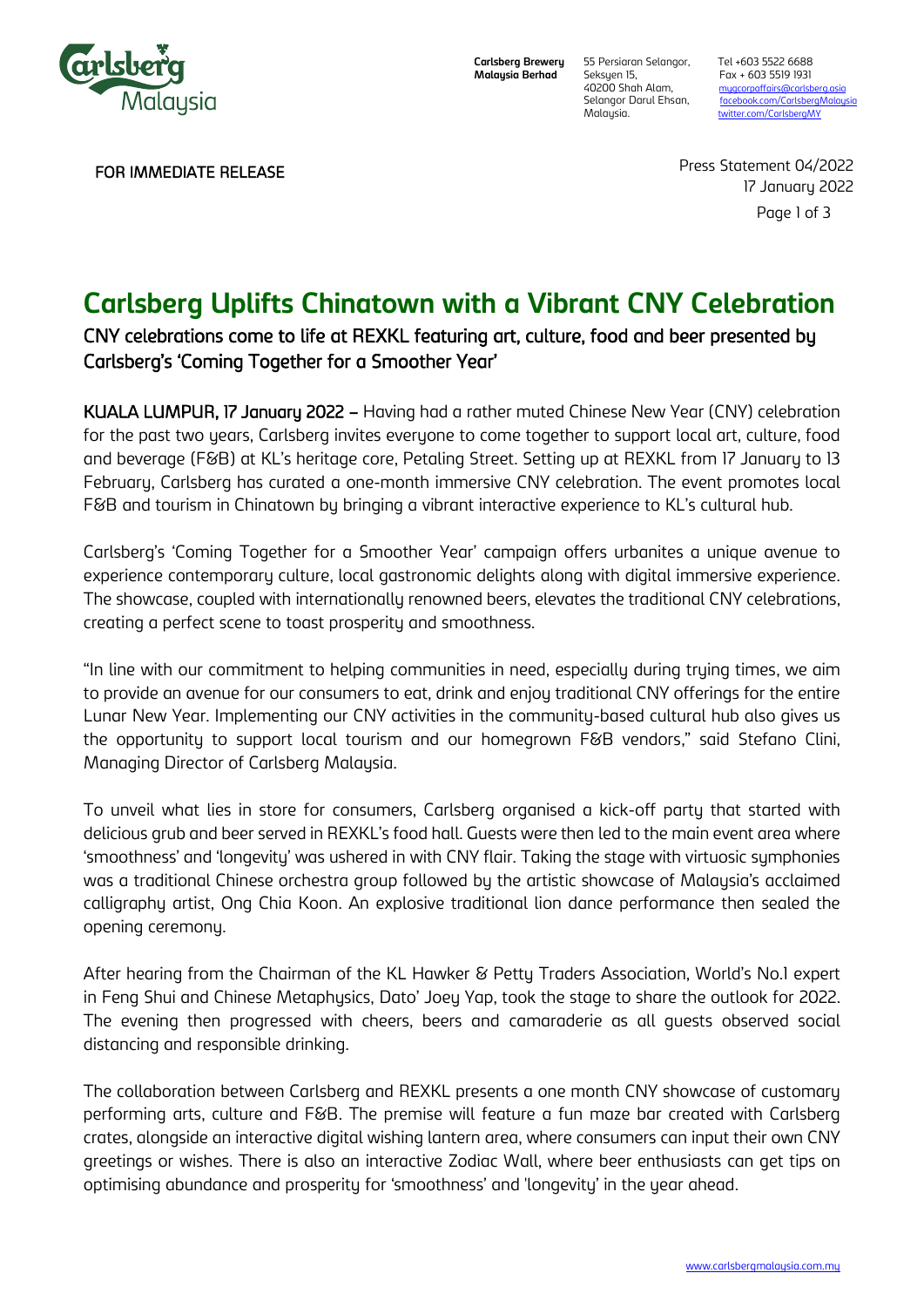

Carlsberg's partnership with the KL Hawker & Petty Traders Association aims to help traders in Petaling Street get back on their feet. Through this collaboration, Carlsberg pledges support towards #SupportLokal to help hawkers and market vendors reclaim their glory days in both their lives and businesses. By telling their stories, highlighting their obstacles and driving awareness about their authentic culinary delights via video features on Social Media channels, Carlsberg believes it can promote and encourage local tourists to come together and support these traders.

"We are extremely happy to be able to work with an international brand like Carlsberg to shed light on our local traders and attract more visitors to this international tourist attraction. Whilst things are slowly moving in the right direction, especially with the rehabilitation of Petaling Street, there is still much more to be done. Many of these vendors have been here for over a century, so it is no longer just about preserving livelihoods, but also conserving the history and rich culture of what these individuals bring to the area. We are extremely grateful to have a brand like Carlsberg leading the reigns," said Dato' Ang Say Tee, Chairman of Kuala Lumpur Hawkers and Petty Traders Association.

"The campaign theme for CNY this year, 'Coming Together for a Smoother Year' is extremely fitting given what we have all lived through the last two years. 2022 is a new beginning for all of us, and Carlsberg, with such an astute understanding of their customers, has put together a campaign that not only encourages positivity but allows everyone to have better clarity and focus for a smoother, happier and healthier year ahead," said Dato' Joey Yap when he took centre stage sharing insights on the Lunar New Year 2022.

For more information on all ongoing Carlsberg's Chinese New Year promotions and events, visit [https://www.carlsbergcny.com.my](https://www.carlsbergcny.com.my/). Be sure to 'Like' and 'Follow' CarlsbergMY on Facebook at [www.facebook.com/CarlsbergMY](http://www.facebook.com/CarlsbergMY) for the latest updates!

Of course, as part of living a safe and responsible life, we advocate responsible consumption, always remember if you drink, don't drive – #CelebrateResponsibly.

– End –

Contacts

## Media Relations:

## Team Carlsberg Malaysia:

| Wong Ee Lin, Corporate Affairs Assistant Manager | +603-55226 404 | eelin.wong@carlsberg.asia   |
|--------------------------------------------------|----------------|-----------------------------|
| Jaslyn Ng, Marketing Manager                     | +603-55226 688 | jaslyn.jl.ng@carlsberg.asia |

## Team Continuum PR:

Michelle Bridget +60 12-697 7356 [michelle.bridget@continuumpr.com](mailto:michelle.bridget@continuumpr.com) William Tan +60 113-306 4329 [william.tan@continuumpr.com](mailto:william.tan@continuumpr.com)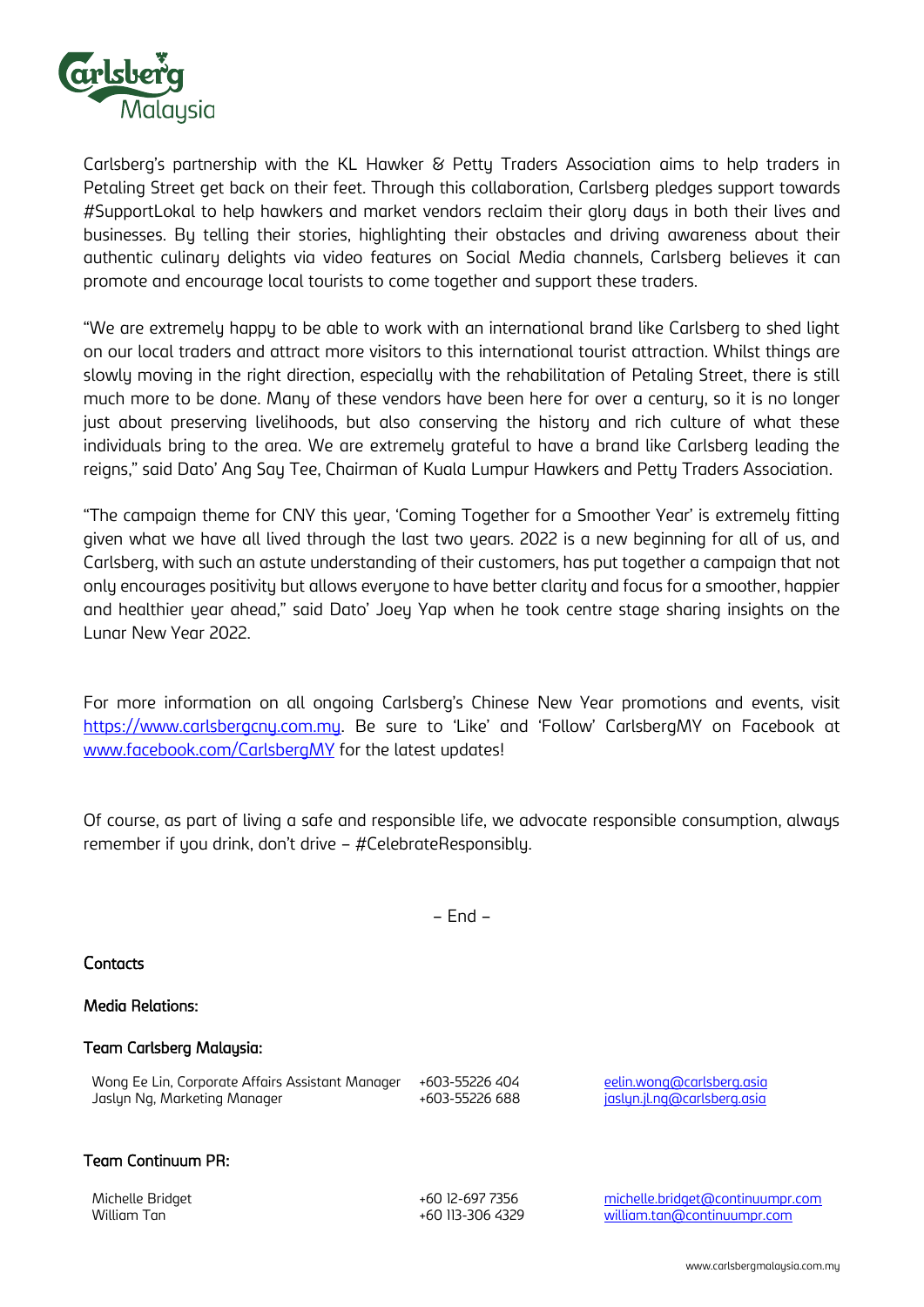

#### About Carlsberg Malaysia

Carlsberg Brewery Malaysia Berhad was incorporated in December 1969. We are a dynamic brewer with operations in Malaysia and Singapore, with stakes in a brewery in Sri Lanka. We also have a regional presence via exports to Thailand, Taiwan, Hong Kong and Laos.

Our international portfolio of brands features Probably the Best Beer In The World – Carlsberg Danish Pilsner, Carlsberg Smooth Draught and Carlsberg Special Brew. This Carlsberg trio is complemented by international premium brews including France's premium wheat beer 1664 Blanc, 1664 Rosé, Japan's No.1 premium beer Asahi Super Dry, European cider Somersby, British-inspired Connor's Stout Porter draught, as well as US award-winning craft beer Brooklyn Brewery. Our local brands include SKOL, Royal Stout, Jolly Shandy and Nutrimalt.

Our approximately 600-strong workforce sell our products in a responsible manner within our sustainability-driven business. Our products are for non-Muslim consumers aged 21 and above. Please #CelebrateResponsibly – if you drink, don't drive!

Find out more at [www.carlsbergmalaysia.com.my](http://www.carlsbergmalaysia.com.my/)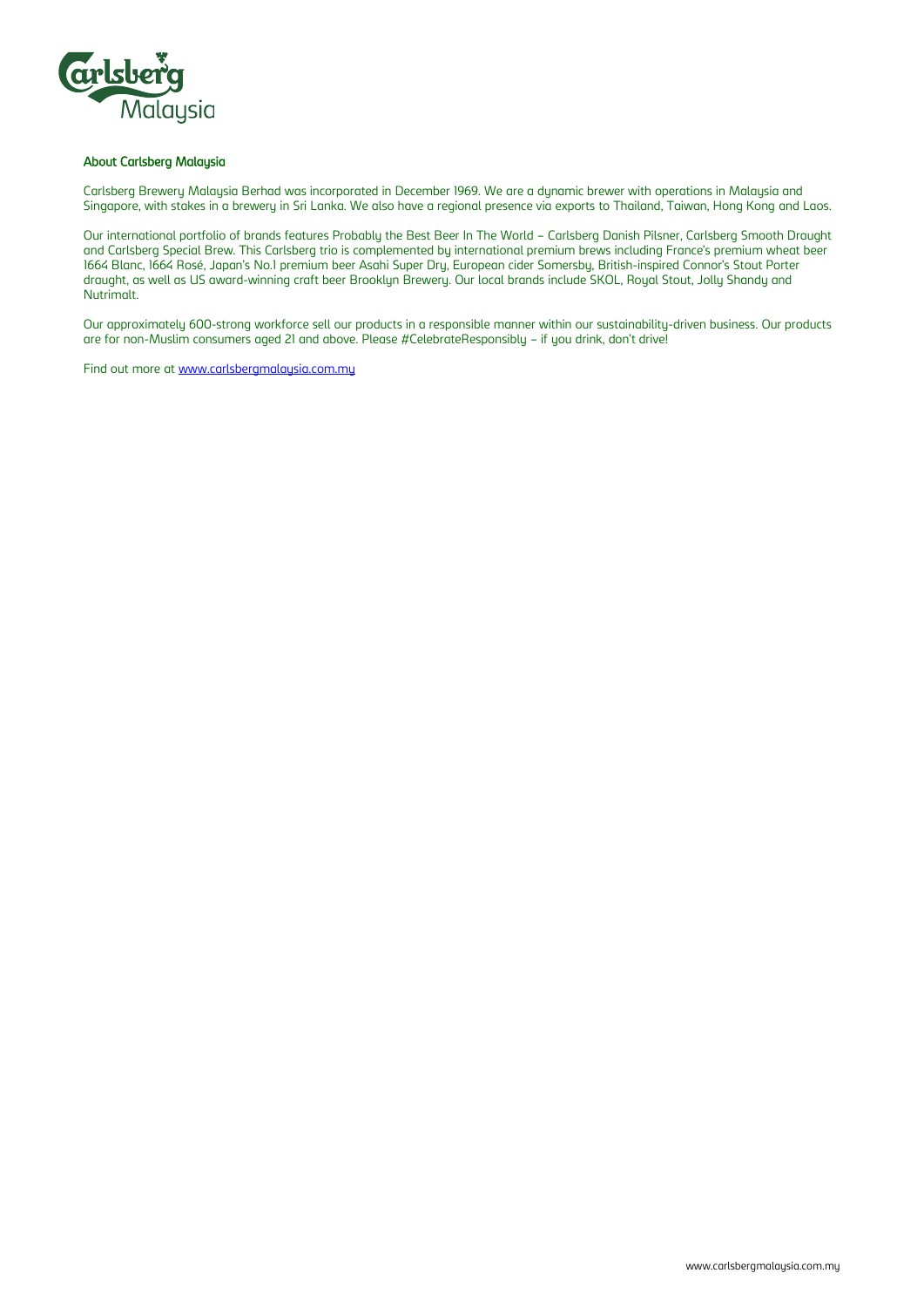

供即时发布

新闻稿 04/2021 2022 年 1 月 17 日

## **Carlsberg** 农历新年庆典开跑,为首都唐人街注入佳节气息

Carlsberg 与各界人士"酒违相逢,齐庆顺年",在 REXKL 献上艺术文化及美食美酒

(吉隆坡 17 讯)度过了两年静悄悄的农历新年后, Carlsberg 欢迎大家齐来吉隆坡遗产核心区——茨 厂街,共同欢庆佳节,体验本地文化艺术和美食饮料。从1月17日至2月13日, Carlsberq 将在 REXKL 举办为期一个月的农历新年庆典活动,为吉隆坡文化枢纽带来生气勃勃的互动体验,并推广茨厂街一 带的美食饮料,带动本地旅游。

Carlsberg"酒违相逢,齐庆顺年"农历新年庆典活动,为都市人献上现代文化、本地美食,以及新奇 的数码体验,加上其著名国际啤酒,让传统节庆更上一层楼,到访者为前程似锦,事事顺利的一年而 干杯时, 感觉更有气氛!

马来西亚 Carlsberg 集团董事经理葛利尼(Stefano Clini)表示: "与本集团回馈社会的承诺一致, 我 们想趁农历佳节为本地旅游业和饮食业者尽一份力,因此决定在 REXKL 这个社区文化中心举办我们 的农历新年庆典,同时为消费者带来一个屋檐下吃喝玩乐的体验,在农历新年期间体验各种传统佳节 文化。"

为了拉开活动序幕,Carlsberg 特别主办了一场启动仪式,来自各界的嘉宾先在 REXKL 食堂享用美食 美酒,随后前往主要活动区,提前迎接农历新年,开启一帆风顺,福寿安康的一年,并观赏清耳悦心 的华乐演奏、大马书画家王嘉堃现场挥毫,而一场震撼的舞狮表演为启动仪式锦上添花。

听完吉隆坡小贩商业公会主席发表演讲后,舞台交给了世界第一风水和中华术数专家 Dato' Joey Yap 分享 2022 年前景。随着夜幕降临,各位来宾在好酒和好友的陪同下,共享欢乐时刻,也不忘遵守社 交距离、理性饮酒。

Carlsberg 与 REXKL 的合作涉及一项为期一个月的农历新年特展,其包括传统表演艺术、文化、美食 和饮料。该场所设有一个由 Carlsberg 啤酒筐打造的迷宫酒吧,以及一个互动数码许愿灯区,消费者 可在其中输入各自的新年问候或愿望。除此之外,啤酒爱好者可从十二生肖互动墙,得到一些小贴士, 让今年一帆风顺,福寿安康。

Carlsberg 与吉隆坡小贩商业公会的伙伴关系,旨在助力茨厂街业者强势回归。通过此项合作, Carlsberg 承诺支持本地业者(#SupportLokal), 协助小贩业者无论在生活或生意上, 重获光辉岁月。 通过社交媒体发布视频,分享业者的故事和困境,并推广他们的正宗美食,Carlsberg 相信能够鼓励本 地游客前来助力业者复苏。

吉隆坡小贩商业公会主席拿督洪细弟指出: "本会很高兴能够与国际品牌 Carlsberg 合作, 吸引更多 游客到访茨厂街这个国际旅游景点,力挺当地业者。虽然大致情况渐渐朝着正确方向前行,茨厂街复 兴计划也逐渐取得成果,但仍有大量工作要做。许多茨厂街一带的业者已有百多年历史,所以除了帮 助他们维持生计,我们也必须保留他们为这一带所添加的丰富历史文化色彩,而我们非常感激有 Carlsberg 引领这份努力。"